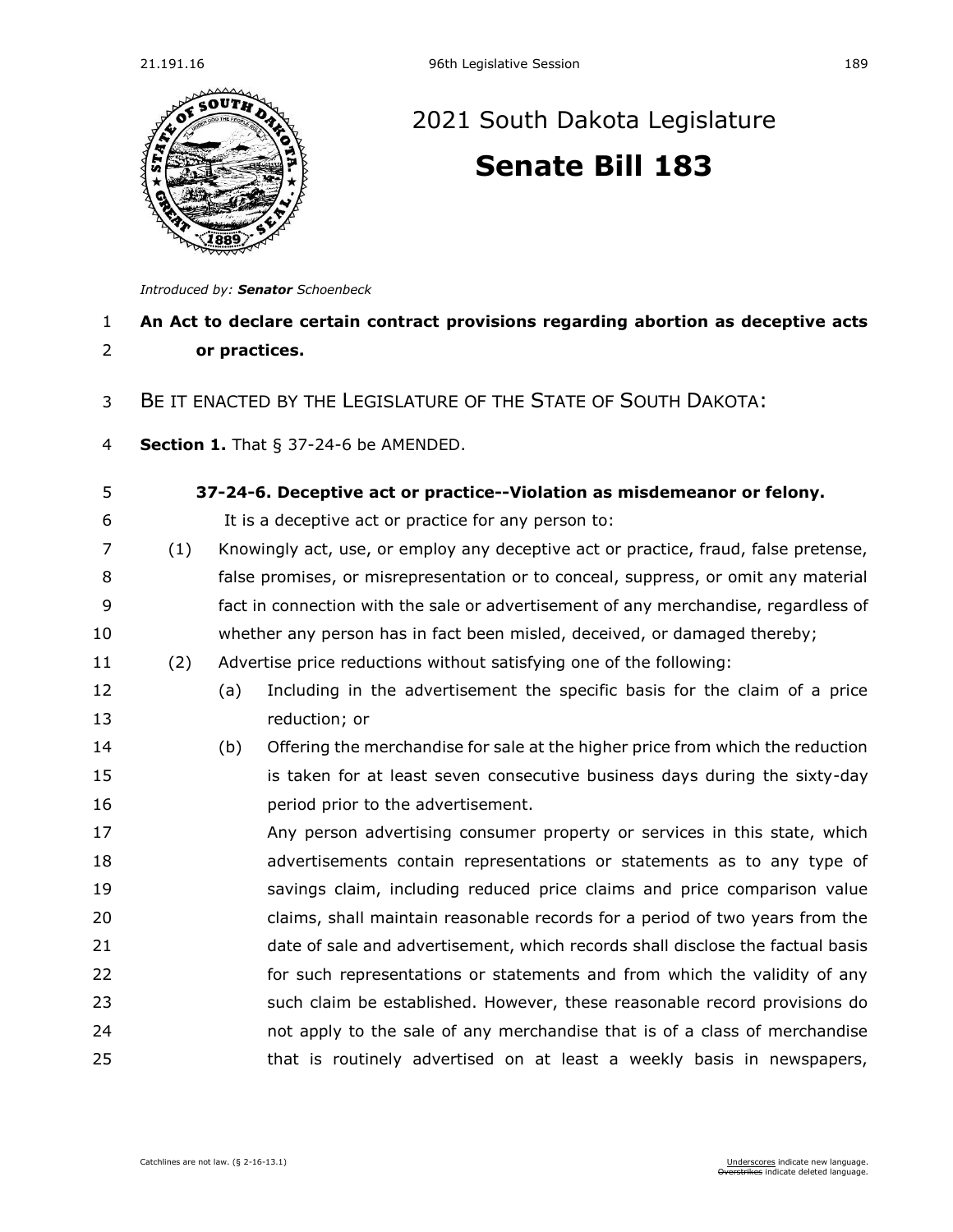- shopping tabloids, or similar publications and that has a sales price before price reduction that is less than fifteen dollars per item;
- (3) Represent a sale of merchandise at reduced rates due to the cessation of business operations and after the date of the first advertisement remain in business under the same, or substantially the same, ownership or trade name, or continue to offer for sale the same type of merchandise at the same location for more than one hundred twenty days;
- (4) Give or offer a rebate, discount, or anything of value to a person as an inducement for selling consumer property or services in consideration of giving the names of prospective purchasers or otherwise aiding in making a sale to another person, if 11 the earning of the rebate, discount, or other thing of value is contingent upon the occurrence of an event subsequent to the time the person agrees to the sale;
- (5) Engage in any scheme or plan for disposal or distribution of merchandise whereby a participant pays a valuable consideration for the chance to receive compensation primarily for introducing one or more additional persons into participation in the planner's scheme or for the chance to receive compensation when the person **introduced by the participant introduces a new participant;**
- (6) Send, deliver, provide, mail, or cause to be sent, delivered, provided, or mailed any bill or invoice for unordered property or unordered service provided;
- (7) Advertise a rate, price, or fee for a hotel, motel, campsite, or other lodging accommodation which is not in fact available to the public under the terms advertised. It is not a violation of this subdivision to establish contract rates which are different than public rates;
- (8) Charge a rate, price, or fee for a hotel, motel, campsite, or other lodging accommodation which is different than the rate, price, or fee charged on the first night of the guest's stay unless, at the initial registration of the guest, a written notification of each price, rate, or fee to be charged during the guest's reserved continuous stay is delivered to the guest and an acknowledgment of receipt of the notice is signed by the guest and kept by the innkeeper for the same period of time as is required by § [34-18-21;](https://sdlegislature.gov/Statutes/Codified_Laws/DisplayStatute.aspx?Type=Statute&Statute=34-18-21)
- (9) Knowingly fail to mail or to deliver by electronic means to a future guest a written confirmation of the date and rates of reservations made for any accommodation at a hotel, motel, campsite, or other lodging accommodation when a written request for confirmation is received from the future guest;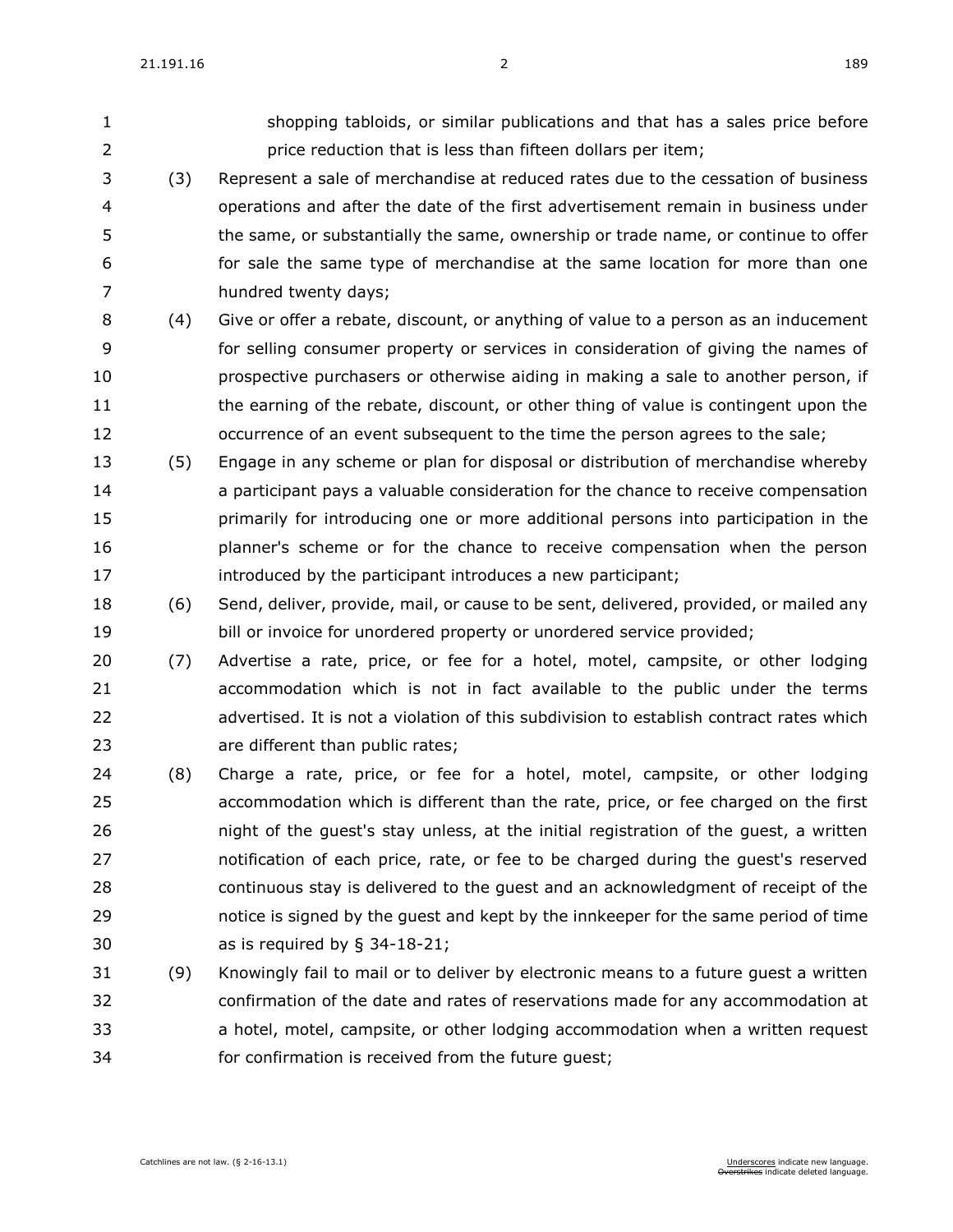- (10) Require money in advance of arrival or a handling fee in the event of cancellation of any hotel, motel, campsite, or other lodging accommodation unless the innkeeper has a written policy or a separate contract with the guest stating so that is mailed or delivered by electronic means to the guest at or near the making of the reservation;
- (11) Knowingly advertise or cause to be listed through the internet or in a telephone directory a business address that misrepresents where the business is actually located or that falsely states that the business is located in the same area covered by the telephone directory. This subdivision does not apply to a telephone service provider, an internet service provider, or a publisher or distributor of a telephone directory, unless the conduct proscribed in this subdivision is on behalf of the provider, publisher, or distributor;
- (12) Sell, market, promote, advertise, or otherwise distribute any card or other purchasing mechanism or device that is not insurance that purports to offer discounts or access to discounts from pharmacies for prescription drug purchases if:
- (a) The card or other purchasing mechanism or device does not expressly state **in bold and prominent type, prevalently placed, that discounts are not** insurance;
- (b) The discounts are not specifically authorized by a separate contract with each pharmacy listed in conjunction with the card or other purchasing mechanism or device; or
- (c) The discount or access to discounts offered, or the range of discounts or access to the range of discounts, is misleading, deceptive, or fraudulent, regardless of the literal wording.

 The provisions of this subdivision do not apply to a customer discount or membership card issued by a store or buying club for use in that store or buying club, or a patient access program voluntarily sponsored by a pharmaceutical manufacturer, or a consortium of pharmaceutical manufacturers, that provide free or discounted prescription drug products directly to low income or uninsured individuals either through a discount card or direct shipment;

 (13) Send or cause to be sent an unsolicited commercial electronic mail message that does not include in the subject line of such message "ADV:" as the first four characters. If the message contains information that consists of explicit sexual material that may only be viewed, purchased, rented, leased, or held in possession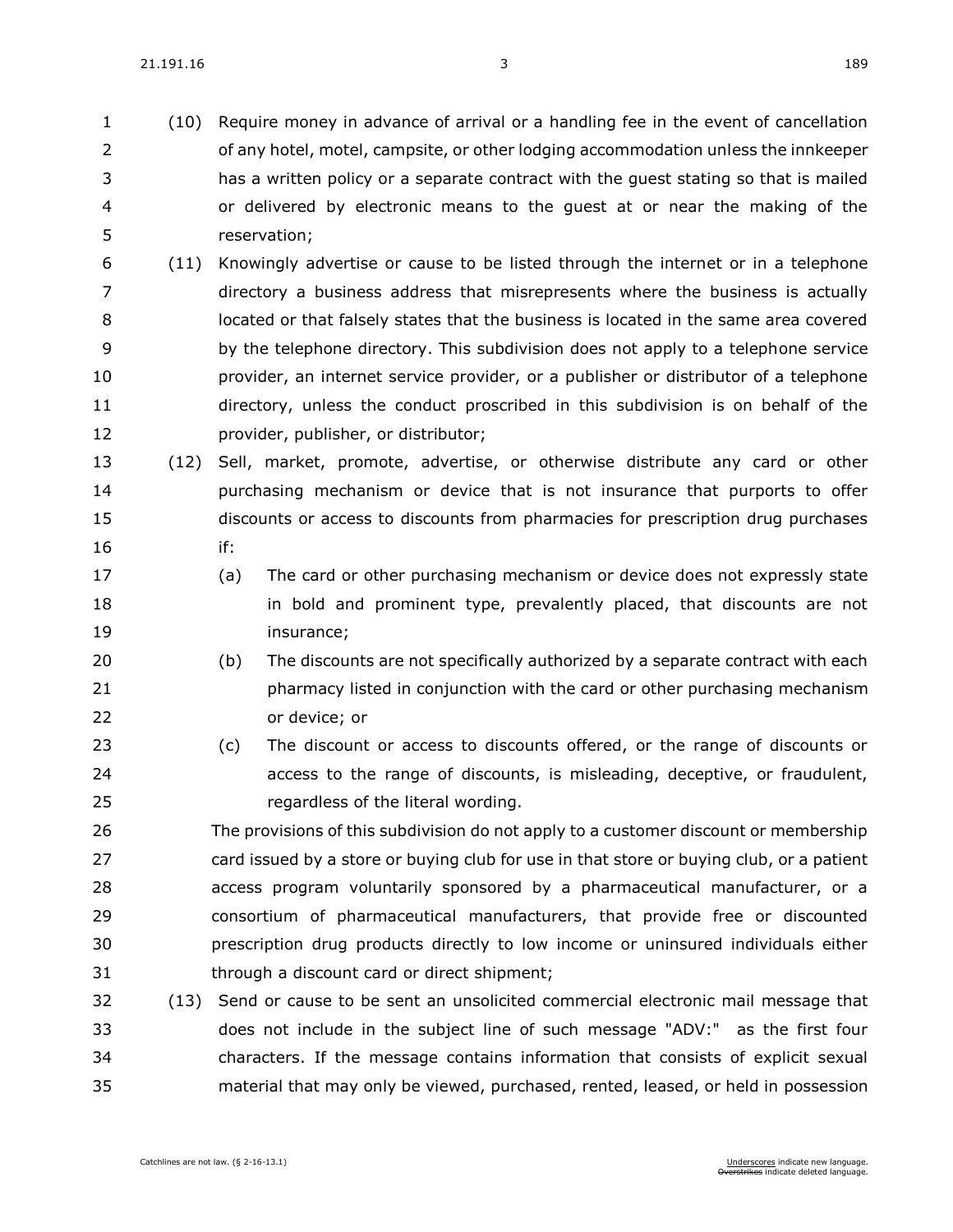by an individual eighteen years of age and older, the subject line of each message shall include "ADV:ADLT" as the first eight characters. An unsolicited commercial electronic mail message does not include a message sent to a person with whom the initiator has an existing personal or business relationship or a message sent at the request or express consent of the recipient;

- (14) Violate the provisions of § [22-25-52;](https://sdlegislature.gov/Statutes/Codified_Laws/DisplayStatute.aspx?Type=Statute&Statute=22-25-52)
- (15) Knowingly fail to disclose the amount of any mandatory fee when reservations are made by a future guest at a hotel, motel, campsite, or other lodging accommodations. A mandatory fee under this subdivision includes any resort fee or parking fee charged by the lodging accommodations whether or not the guest 11 utilizes the amenities or the parking facility for which the fee is assessed; or
- (16) Cause misleading information to be transmitted to users of caller identification technologies or otherwise block or misrepresent the origin of a telephone solicitation. No provider of telephone caller identification services, telecommunications, broadband, or voice over internet protocol service may be held liable for violations of this subdivision committed by other individuals or entities. It **is not a violation of this subdivision:**
- (a) For a telephone solicitor to utilize the name and number of the entity the solicitation is being made on behalf of rather than the name and number of 20 the telephone solicitor:
- 
- (b) If an authorized activity of a law enforcement agency; or
- (c) If a court order specifically authorizes the use of caller identification manipulation; or

 (17) Include a provision in a contract that, under any circumstances, requires a woman to have an abortion, or is intended to compel a woman to have an abortion.

 Each act in violation of this section under one thousand dollars is a Class 1 misdemeanor. Each act in violation of this statute over one thousand dollars but under one hundred thousand dollars is a Class 6 felony. Each act in violation of this section over one hundred thousand dollars is a Class 5 felony.

- **Section 2.** That a NEW SECTION be added:
- **53-9-13. Coerce or compel an abortion--Contract void.** Other than a contract for an abortion, a contract is void and unenforceable if it, or any agreement associated with the contract, includes a provision which in any way: